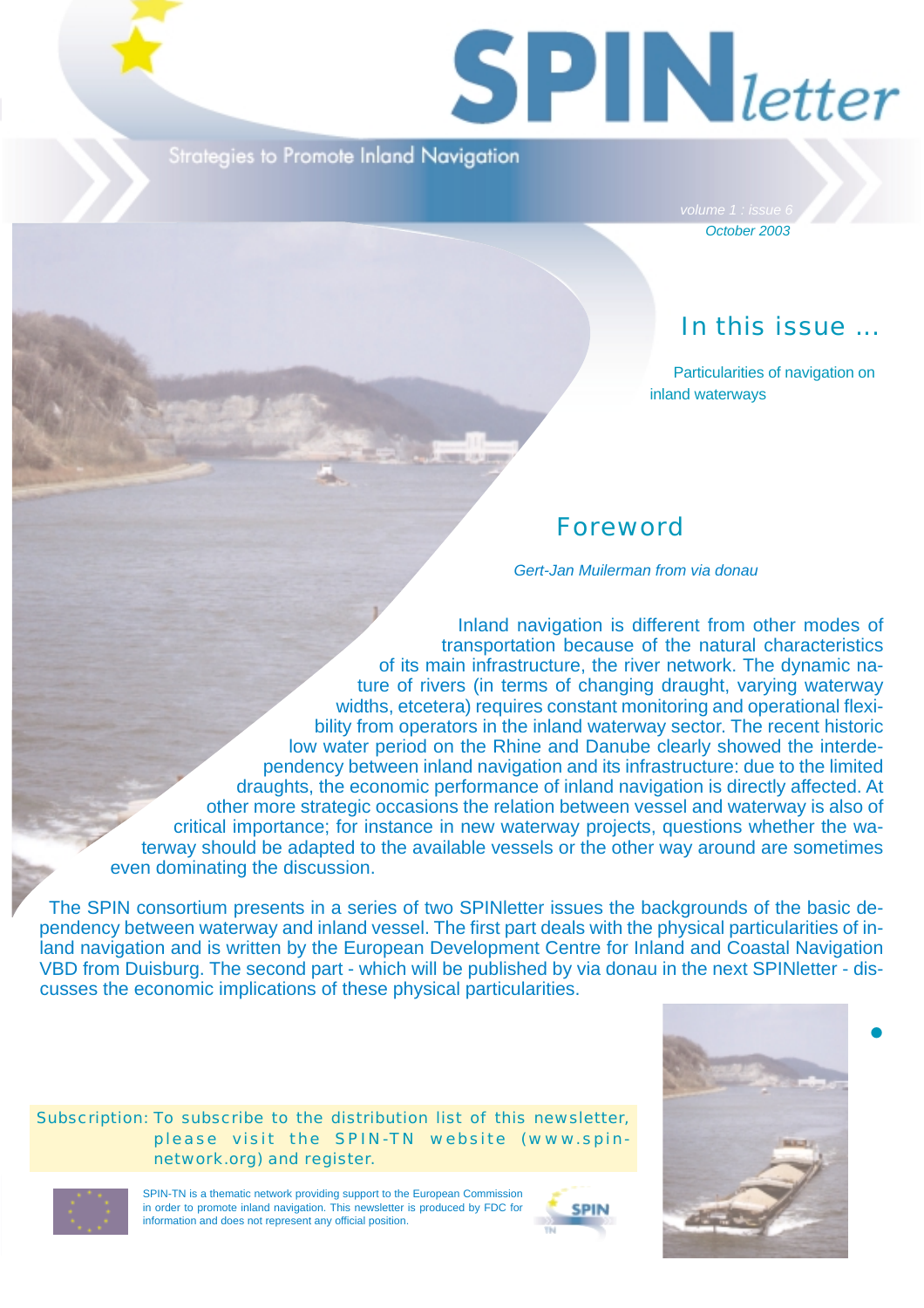

## Particularities of navigation on inland waterways

*By Branislav ZIGIC, VBD:-*

In comparison with the navigation in spacious and deep-sea stretches, the ship running on inland waterways meets certain specific restrictions. These restrictions characterised by shallow water or narrow waterway or - simultaneously and in most usual case - both, have a large impact on technical performances and consequently on economic effects of inland vessels. Hence the most direct, at the same time the cheapest and most probably the only feasible way to optimise the economy of inland navigation leads over the thorough and comprehensive investigations of ship-waterway interactions. The knowledge gained from such investigations is needed for instance for the determination of:

Guidelines for the construction of navigable canals considering e.g. size, geometry, materials of bottom and side

#### fairways;

Behaviour of ships and pushed trains during passing by and overtaking in straight stretches and canal bends;

Minimum space requirements for passing through, passing by and overtaking other floating objects in canal bends, etc.

#### **Types of vessels on European waterways and their size**

There are principally three different means of transportation on inland waterways: by self-propelled ship, by barges pushed by a self-propelled vessel (push boat or pushing cargo ship) and by barges towed by river tugs. The last method is nowadays almost completely abandoned on European waterways and might not be considered as typical any more.



walls, effects of waves generated by moving vessels, jet streams and vortices caused by propulsion devices;

· Nautically permissible and practically feasible speeds of ships;

Power requirements and propulsion characteristics;

Manoeuvring particulars in restricted

Inland vessels are classified according to their size and purpose. The target group here are cargo vessels and these can be further distinguished by the kind of commodity, most generally into dry-cargo ships and tankers. As far as the main intention is to show processes and relations between ship and waterway the kind of commodity on

board has no relevance for this particular topic. What is important is the size of a ship. For self-propelled cargo ships it varies from a small 38-40 m long "peniche" having a cargo capacity of only about 300 t at 2.5 m draught to a large 110 m long river ship with on average about 1900 t capacity at the same draught. In recent times even considerably larger vessels have become usual on the Rhine river having a length of up to 135 m, a beam of up to 17 m (with allowance and trends to be further increased!) and a capacity of about 3500 t at only 2.5 m draught.

Pushed trains usually consist of 2, 4 or 6 barges operated by a push boat of appropriate power. Standard European barges in common use in large number on the entire Rhine-Main-Danube corridor have a length of 76.5 m, a beam of 11.0 or 11.4 m and a carrying capacity of about 1650 t at 2.5 m draught. The large 6-barges train has a length of up to about 250 m (push boat and three barges in length, two side-byside).

#### **Cross sections of rivers and canals**

Depth, width, cross sectional area and shape of the waterway are decisive factors for navigation and manoeuvring of ships and especially for their speed. On natural waterways - free-flowing and regulated rivers - only a part of the waterway cross section is used for the navigation - the socalled "fairway".

Fairway width and depth characterise the navigability of rivers. Thereby the actual water level has decisive influence on fairway depth and thus on navigability.

#### **Propulsion and steering devices**

The ship's motion through the water is enabled by propulsion and steering devices. The first mechanically, steam engine driven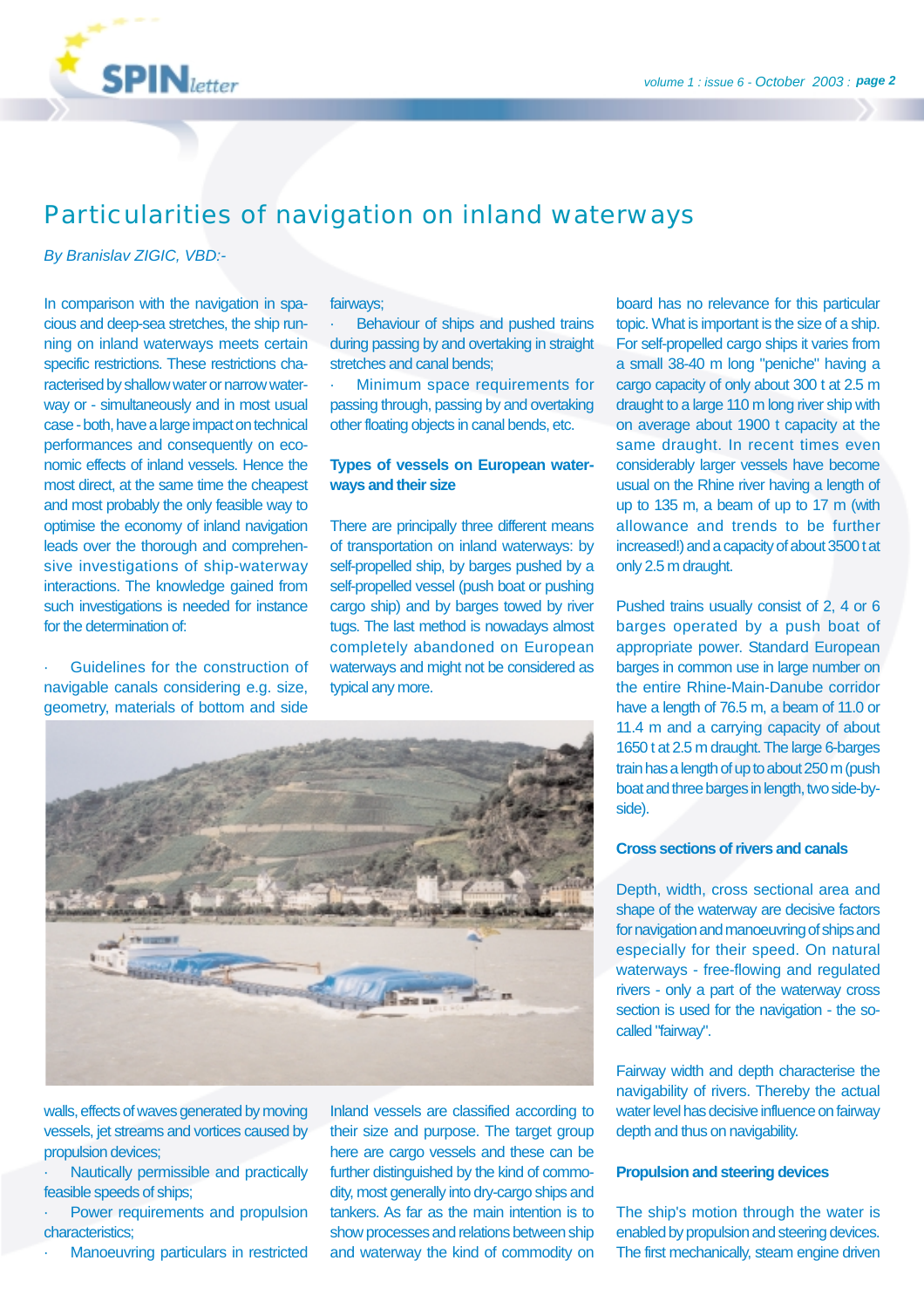

propulsion devices were side and stern paddle wheels that have been fully replaced by diesel-powered propeller in the last decades. The propulsion thrust generated by a rotating propeller brings the ship to move. Principally the propeller is a pump that accelerates a water jet in a certain direction. The thrust is generated opposite to this direction and is proportional to the quantity of water accelerated through the propeller within a certain time span.

Among numerous propeller types the conventional fixed pitch propeller (FPP) is the most common on river cargo ships.

The speed of the ship is determined by the size of thrust. Generally, the propeller efficiency grows with an increased propeller diameter. However, the propeller must also be well immersed within the water and arranged that way that no air will be sucked during the motion because otherwise the generated thrust would be considerably reduced.

Steering a ship means having control over her direction of motion. The most usual and simplest steering device is the rudder. The flow of water around the rudder blade in inclined position generates transversal force tending to move the stern opposite to the

#### rudder inclination.

#### **Navigation**

Navigation means the motion of a ship through the water. With increasing speed grows the resistance of the ship to her motion through the water. Thereby the conditions within the navigation area have a decisive influence on the size of resistance and behaviour of the ship. Theoretically, four different situations might appear:

Unrestricted waterway, i.e. a very wide and relatively deep waterway. Thereby "deep" means in some practical scaling the water depth which is at least about six times deeper than the draught of the respective vessel. Such ideal conditions do not exist in inland navigation;

Narrow but deep waterway can eventually be found in certain gorges but on major European waterways such cases are very unusual.;

Shallow and wide waterways can generally be identified on all major rivers within the European network. The attainable speed depends almost exclusively on the water depth.:

Shallow and simultaneously narrow waterways are human-built canals. The maximal attainable ship's speed depends on the speed of propagation of waves, on the shape of the canal (trapezoidal, rectangular, arch-form) and the ratio between the cross sectional area of canal and the midship section.

In flowing rivers the ship is additionally affected by the stream flow rate. At low and normal water levels the stream flow rate of most navigable rivers in Europe is between 3 and 4 km/h. If assuming a standard running speed through the water of 13 km/h then the average ship's speed over ground would be 9-10 km/h upstream and 16-17 km/h downstream.

#### **Manoeuvre**

A ship operating in confined waterways, in relatively dense traffic, with sharp and narrow bends, numerous locks and bridges must match extraordinary high standards with regard to manoeuvring requirements such as course-keeping ability, turning, stopping, flanking, running astern etc. These abilities are important due to the very specific conditions of the navigation on inland waterways.

One of the numerous very demanding conditions for inland vessel is the safe operation when passing through the sharp

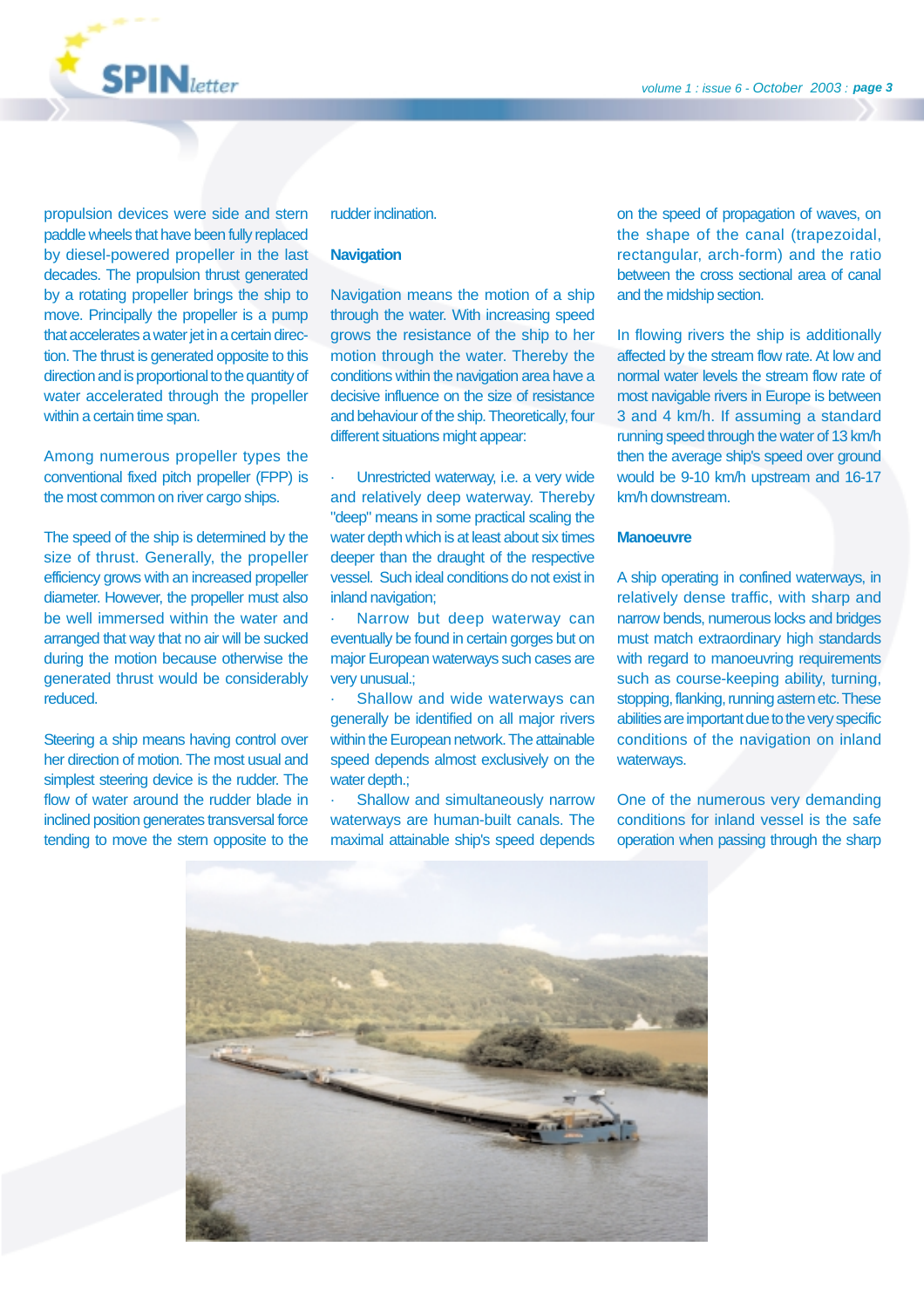

river bends. As a consequence of the common acting of various forces like resistance, centrifugal and steering forces induced by rudder blades, a torque appears that turns the vessel relative to the direction of its motion for so-called drift angle. In case of very long vessels like large pushed trains the width requirements through the curve might be considerably bigger than the total breadth of the vessel.

Additional very important manoeuvres for inland ships are "crash-stop", turning, flanking (moving sideward) and running astern. For example all ships operating on the river Rhine are requested to fulfil very tight and precisely defined requirements for stopping. These requirements set up the maximum distances after which the ship has to stop after previously running at a certain speed. Stopping in case of running downstream means not to stop moving through the water but relative to the ground. Accounting high stream flow rates at high water levels propellers must then bring the ship in running astern with a speed equal to the actual river flow rate. The importance of this ability in inland navigation is also evident from the fact that only river vessels are additionally and mandatory equipped with a stern anchor which might assist to a crash stop manoeuvre in case of emergency, to avoid collision or other accident.

#### **Relevant and decisive technical aspects and relations**

The above facts indicate the hydrodynamic complexity of inland navigation and very tight relations between the running ship and the restricted waterway. In some cases there are certain physical barriers which cannot be excelled. These barriers are expressed through relations among the size of the ship, cross section of the waterway, the speed of the ship and power requirements to enable that speed under given conditions. It is quite clear that the optimisation of the ship's operation in inland waterways - and that means that the target function is the economy of operation - can be done only for a concrete case and with a number of assumptions.

Specific power requirements per tondeadweight of nowadays "standard large river ship" (GMS) is evidently the lowest and further increase in ship size leads again to higher power needs. But this can obviously be compensated by lower specific personnel cost of very large vessels. However, extremely large vessels come closer to the physical barriers for their operation on inland waterways, mostly as regards the draught restrictions. This

#### propellers.

Finally, the optimisation of particular ship designs shows that in certain speed ranges the huge energy savings might be achieved by proper implementation of the best knowhow.

-



emphasises the need to apply a complex approach to the ship-waterway interaction in the future developments.

Following this approach considerable improvements in the ship's design were made in recent times. For instance, improvements of the stern tunnel geometry enable the installation of larger propellers and accordingly more power leading to higher speeds of the ship. Tests show that at a 5 m water depth an increase of speed of some 15-20%, dependent on the ship's type, could be achieved. Also the installation of propellers with optimised blade geometry shows a considerable gain in efficiency ranging from moderate 6 to even more than 20% in comparison to conventional

**More detailed explanations of these challenging issues and relations appended with few sketches, figures and diagrams showing practical solutions and values can be found on SPIN-web www.spin-network.org > News & Events > Structure > Particularities of navigation on inland waterways by Branislav ZIGIC, VBD.**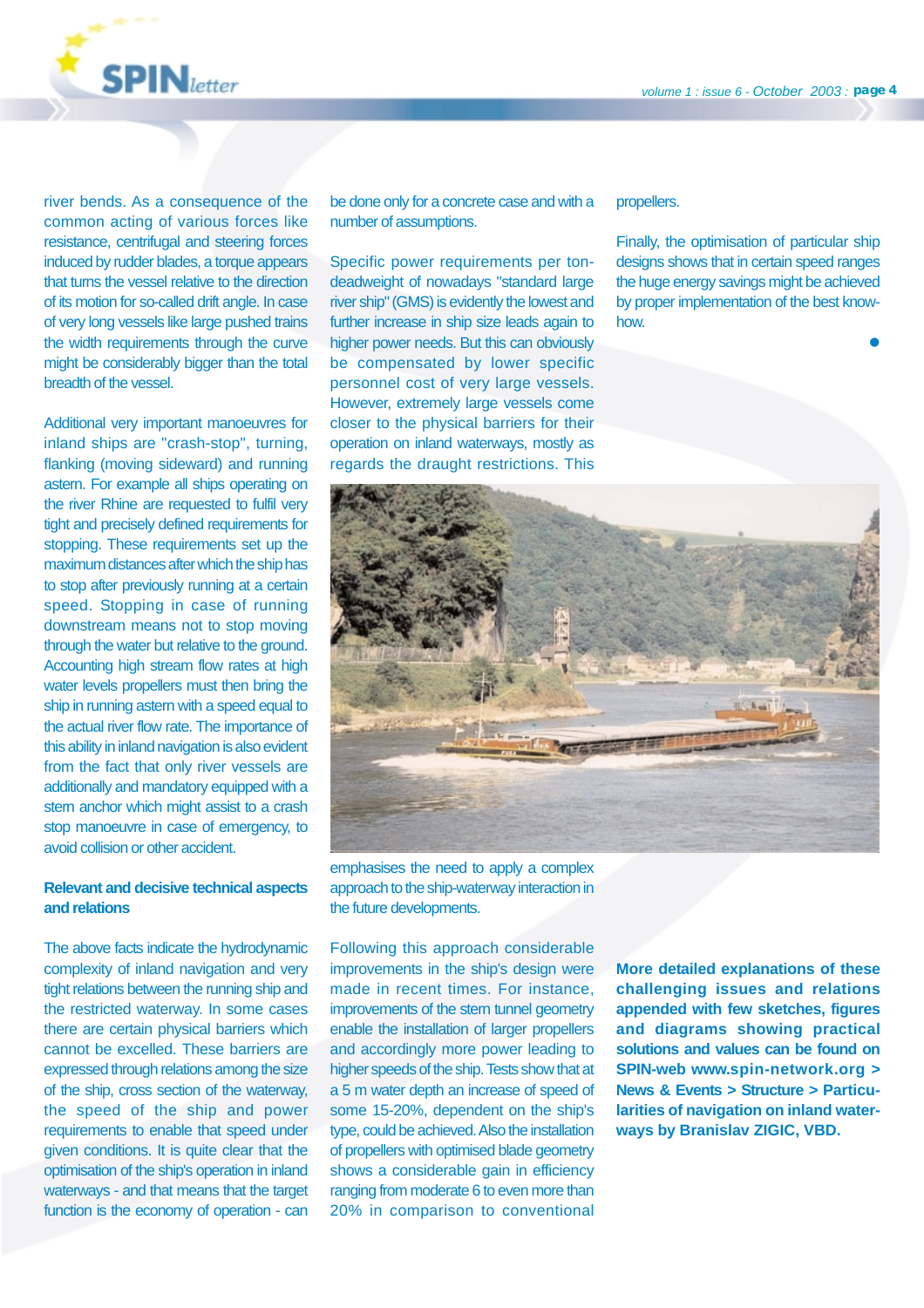

# **Contacts**

### *For further information, please contact:-*

| First name                                                            | <b>Name</b>                                                                          | Organisation                                                      | E-mail                                                                                                                                          |
|-----------------------------------------------------------------------|--------------------------------------------------------------------------------------|-------------------------------------------------------------------|-------------------------------------------------------------------------------------------------------------------------------------------------|
| <b>Richard</b><br>Gert-Jan<br><b>Hilde</b><br>Cas<br><b>Branislav</b> | <b>IDIENS</b><br><b>MUILERMAN</b><br><b>BOLLEN</b><br><b>WILLEMS</b><br><b>ZIGIC</b> | <b>FDC</b><br>via donau<br><b>PBV</b><br><b>AVV</b><br><b>VBD</b> | richard.idiens@fdc.fr<br>muilerman@via-donau.org<br>hildebollen@binnenvaart.be<br>c.p.m.willems@avv.rws.minvenw.nl<br>zigic@vbd.uni-duisburg.de |
|                                                                       |                                                                                      |                                                                   |                                                                                                                                                 |

# Abbreviation/acronyms list

| <b>AVV</b>     | Adviesdienst Verkeer en Vervoer (Transport Research Centre for the Ministry of<br>Transport, Public Works and Water Management in the Netherlands)                                             |  |  |
|----------------|------------------------------------------------------------------------------------------------------------------------------------------------------------------------------------------------|--|--|
| <b>DG-TREN</b> | Directorate-General for Energy and Transport                                                                                                                                                   |  |  |
| EC.            | <b>European Commission</b>                                                                                                                                                                     |  |  |
| EU             | <b>European Union</b>                                                                                                                                                                          |  |  |
| <b>FDC</b>     | <b>France Développement Conseil</b>                                                                                                                                                            |  |  |
| <b>FPP</b>     | Fixed pitch propeller                                                                                                                                                                          |  |  |
| <b>GMS</b>     | Großmotorgüterschiff (largeself-propelled ship)                                                                                                                                                |  |  |
| <b>PBV</b>     | Promotie Binnenvaart Vlaanderen VZW (Inland shipping promotion Flanders)                                                                                                                       |  |  |
| <b>SPIN</b>    | <b>Strategies to Promote Inland Navigation</b>                                                                                                                                                 |  |  |
| <b>SPIN-TN</b> | <b>SPIN Thematic Network</b>                                                                                                                                                                   |  |  |
| <b>VBD</b>     | Europäisches Entwicklungszentrum für Binnen- und Küstenschiffahrt e.V. Duisburg<br>(European development centre for inland and coastal navigation)                                             |  |  |
| via donau      | Donau Transport Entwicklungsgesellschaft mbH für Telematik und Donauschifffahrt-<br>via donau (Development Agency of the Austrian Federal Ministry of Transport,<br>Innovation and Technology) |  |  |